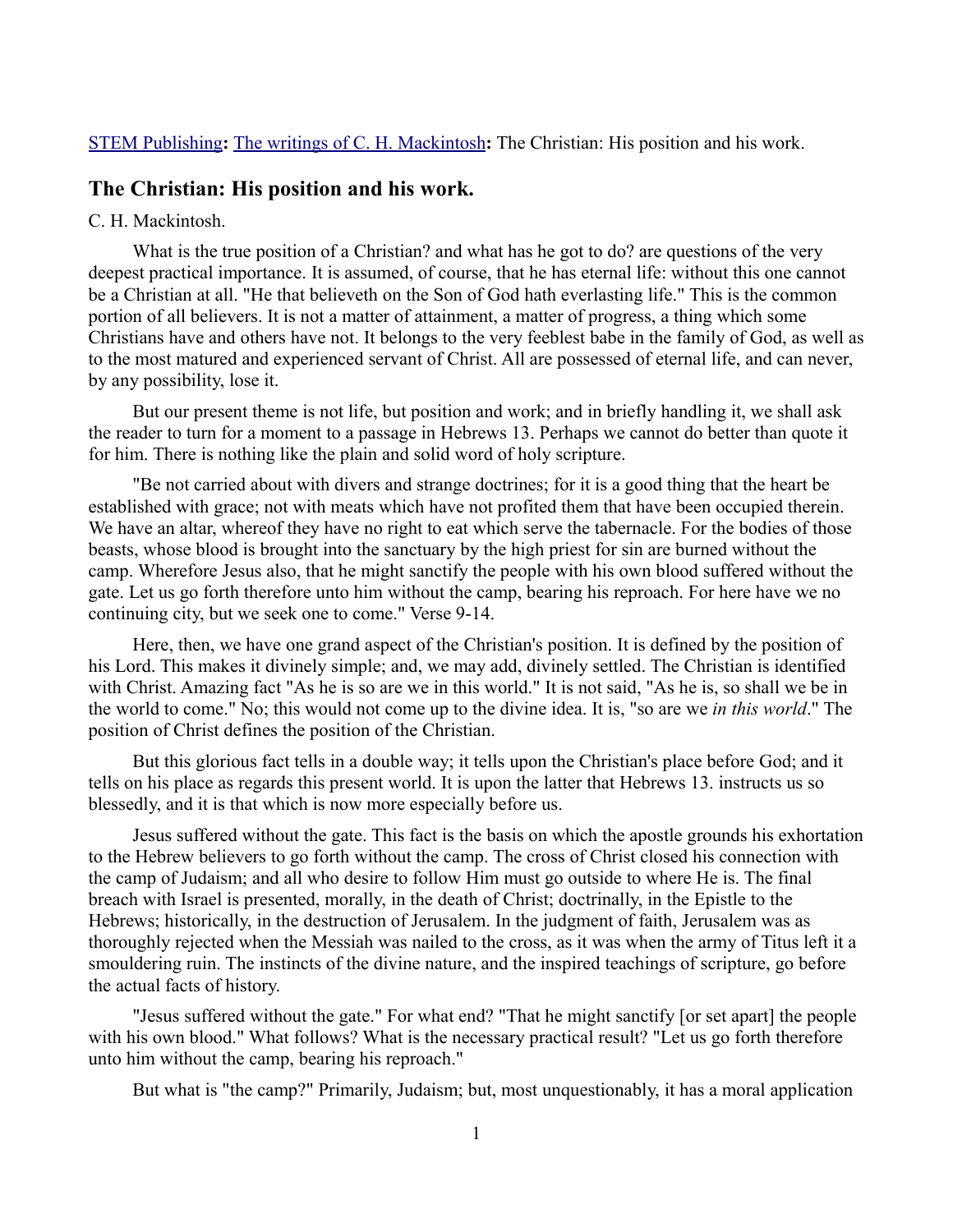to every organized system of religion under the sun. If that system of ordinances and ceremonies which God Himself had set up — if Judaism, with its imposing ritual, its splendid temple, its priesthood and its sacrifices, has been found fault with, condemned, and set aside, what shall be said of any or all of those organizations framed by a human hand? If our Lord Christ is outside of that, how much more is He outside of these?

Yes, Christian reader, we may rest assured that the outside place, the place of rejection and reproach is that to which we are called, if indeed we would know aught of true fellowship with our Lord Jesus Christ. Mark the words "Let us go forth." Will any Christian say, "No; I cannot go forth. My place is inside the camp. I must work there?" If so, then, your place is clearly not with Jesus, for He is as surely outside the camp as He is on the throne of God. If your sphere of work lies inside the camp, when your Master tells you to go forth, what shall we say for your work? Can it be worth much? Can it have your Lord's approving smile? It may exhibit His overruling hand, and illustrate His sovereign goodness; but can it possibly have His unqualified approval while carried on in a sphere from which He peremptorily commands you to go forth?

The all-important thing for every true servant is to be found exactly where his Master would have him. The question is not, "Am I doing a great deal of work? but am I pleasing my Master? I may seem to be doing wonders in the way of work; my name may be heralded to the ends of the earth, as a most laborious, devoted, and successful workman; and, all the while, I may be in an utterly false position, indulging my own unbroken will, pleasing myself, and seeking some personal end or object.

All this is very solemn indeed, and demands the consideration of all who really desire to be found in the current of God's thoughts. We live in a day of much wilfulness. The commandments of Christ do not govern us. We think for ourselves, in place of submitting ourselves absolutely to the authority of the word. When our Lord tells us to go forth without the camp, we, in stead of yielding a ready obedience, begin to reason at to the results which we can reach by remaining within. Scripture seems to have little or no power over our souls. We do not aim at simply pleasing Christ. Provided we can make great show of work, we think all is right. We are more occupied with results which, after all, may only tend to magnify ourselves, than with the earnest purpose to do what is agreeable to the mind of Christ.

But are we to be idle? Is there nothing for us to do in the outside place to which we are called? Is Christian life to be made up of a series of negations? Is there nothing positive? Let Hebrews 13 furnish the clear and forcible answer to all these inquiries. We shall find it quite as distinct in reference to our work as it is in reference to our *position*.

What, then, have we got to do? Two things; and these two in their comprehensive range take in the whole of a Christian's life in its two grand aspects. They give us the inner and the outer life of the true believer. In the first place, we read, "By him therefore let us offer the sacrifice of praise of God continually, that is, the fruit of our lips giving thanks to his name."

Is not this something? Have we not here a very elevated character of work? Yes, verily; the most elevated that can possibly engage the energies of our renewed being. It is our privilege to be occupied, morning, noon, eventide, and midnight, in presenting the sacrifice of praise to God — a sacrifice which, He assures us, is ever most acceptable to Him. "Whoso offereth praise," He says, "glorifieth me."

Let us carefully note this. Praise is to be the primary and continual occupation of the believer. We, in our fancied wisdom, would put work in the first place. We are disposed to attach chief importance to bustling activity. We have such an overweening sense of the value of doing, that we lose sight of the place which worship occupies in the thoughts of God.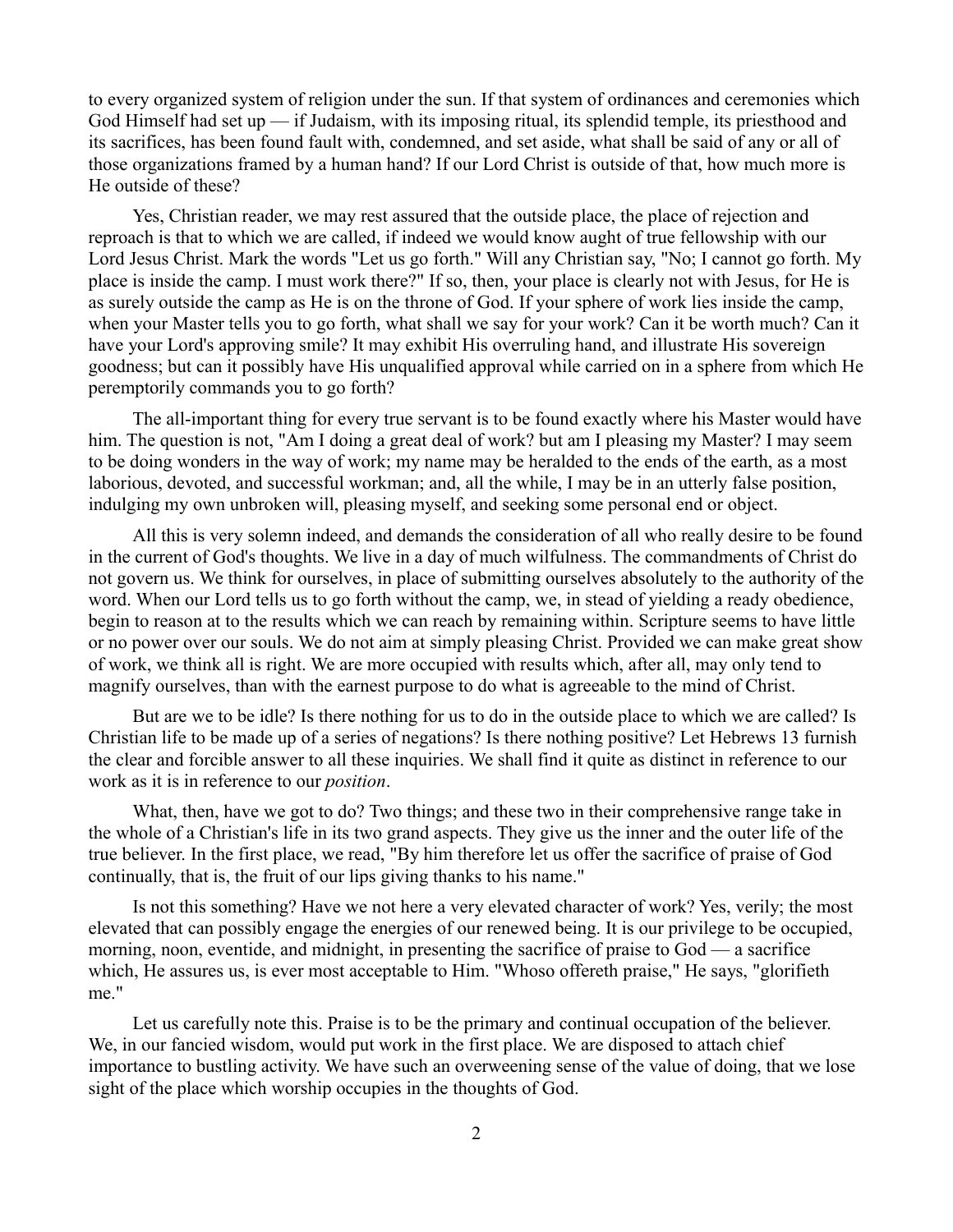Again, there are some who vainly imagine that they can please God by punishing their bodies. They think that He delights in their vigils, fastings, floggings, and flagellations. Miserable, souldestroying, God dishonouring delusion! Will not those who harbour it and act upon it bend their ears and their hearts to those gracious words which we have just penned, "Whoso offereth praise glorifieth me?" True, it is, that those words are immediately followed by that grand practical statement, is And to him that ordereth his conversation aright, will I show the salvation of God." But still, here, as every where, the highest place is assigned to praise, not to work. And, most assuredly, no man can be said to be ordering his conversation aright who abuses his body and renders it unfit to be the vessel or instrument by which he can serve God.

No, reader, if we really desire to please God, to gratify His heart and to glorify His name, we shall give our heart's attention to Hebrews 13: 15, and seek to offer the sacrifice of praise, *continually*. Yes, "continually." Not merely now and then, when all goes on smoothly and pleasantly. Come what may, it is our high and holy privilege to offer the sacrifice of praise to God.

And oh! how delightful it is to cultivate a spirit of praise and thankfulness! To be always ready to cry, "Hallelujah" It does so glorify God when His people live in an atmosphere of praise. It imparts a heavenly tone to their character, and speaks more powerfully to the hearts of those around them than if they were preaching to them from morning till night. A Christian should always be happy, always bright with the spirit of praise, always reflecting back upon this dark world the blessed beams of His Father's countenance.

Thus it should ever be. Nothing is so unworthy of a Christian as a fretful spirit, a gloomy temper, a sour morose-looking face. And not only is it unworthy of a Christian but it is dishonouring to God, and it causes the enemies of truth to speak reproachfully. No doubt, tempers and dispositions vary; and much allowance must be made in cases of weak bodily health. It is not easy to look pleasant when the body is racked with gout, neuralgia, or rheumatism; and, farther, we should be very far indeed from commending anything like levity or the everlasting smile of mere unsubdued nature.

But scripture is clear and explicit. It tells us to "offer the sacrifice of praise to God continually, that is, the fruit of our lips giving thanks to his name." how simple "*The fruit of lips!"* Is this all? Yes; this is what our God delights in. It is His joy to be surrounded with the praises of hearts filled to overflowing with His abounding goodness. Thus it will be throughout eternity, in that bright home of love and glory to which we are so rapidly hastening.

And let the reader specially note the words, "*By Him*." We are to offer our sacrifice of praise by the hand of our Great High Priest, who is ever in the presence of God for us. This is most consolatory and assuring to our hearts. Jesus presents our sacrifice of praise to God. It must therefore be ever acceptable. We may safely believe that we should not know our sacrifice if we could see it laid on the altar by the priestly hand of the Great Minister of the sanctuary. It goes up to God, not as it proceeds from us, but as it is presented by Him. Divested of all the imperfection and failure attaching to us, it ascends to God in all the fragrance and acceptance belonging to Him. The feeblest note of praise, the simple "Thank God" is perfumed with the incense of Christ's infinite preciousness. This is unspeakably precious: and it should greatly encourage us to cultivate a spirit of praise. We should be "continually" praising and blessing God. A murmuring or fretful word should never cross the lips of one who has Christ for his portion, and who stands identified with that blessed One in His position and His destiny.

But we must draw this paper to a close by a rapid glance at the other side of the Christian's work. If it is our privilege to be continually praising and blessing God, it is also our privilege to be doing good to man. "But to do good and to communicate forget not; for with such sacrifices God is well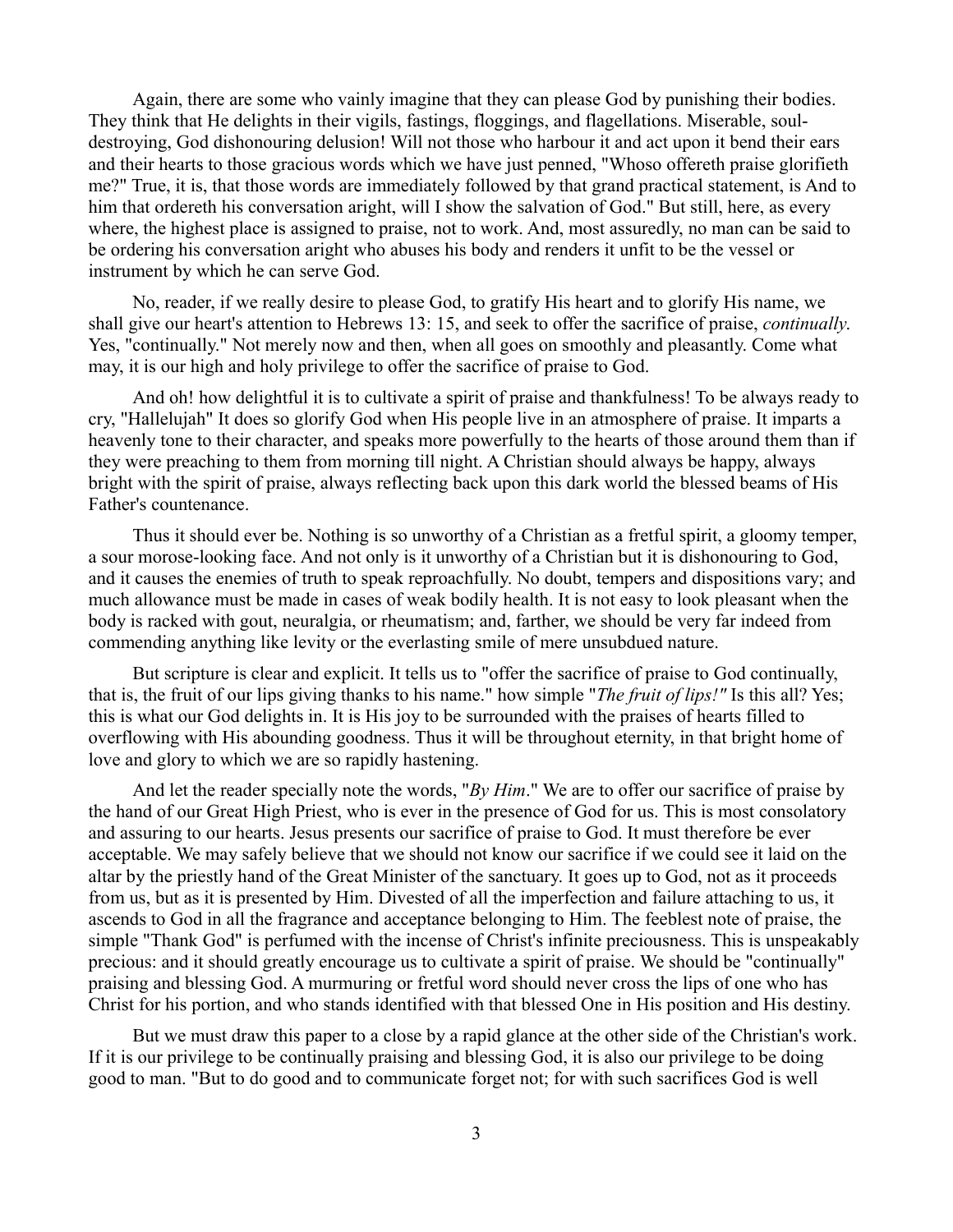pleased." We are passing through a world of misery, of sin and death and sorrow. We are surrounded by broken hearts and crushed spirits, if we would only look them out.

Yes; this is the point; *if we would only look them out*. It is easy for us to close our eyes to such things, to turn away from — to "forget" that there are — such things always within reach of us. We can sit in our easy chair, and speculate about truth, doctrines, and the letter of scripture; we can discuss the theories of Christianity, and split hairs about prophecy and dispensational truth, and, all the while, be shamefully failing in the discharge of our grand responsibility as Christians. We are in imminent danger of forgetting that Christianity is a living reality. It is not a set of dogmas, a number of principles strung together on a thread of systematized divinity, which unconverted people can have at their fingers' ends. Neither is it a set of ordinances to be gone through, in dreary formality, by lifeless, heartless professors. No; it is life — life eternal — life implanted by the Holy Ghost, and expressing itself in those two lovely forms on which we have been dwelling, namely, praise to God and doing good to man. Such was the life of Jesus when He trod this earth of ours. He lived in the atmosphere of praise; and He went about doing good.

And He is our life, and He is our model on which the life is to be formed. The Christian should be the living expression of Christ, by the power of the Holy Ghost. It is not a mere question of leading what is called a religious life, which very often resolves itself into a tiresome round of duties which neither yield "praise" to God nor one atom of "good" to man. There must be *life*, or it is all perfectly worthless. "The kingdom of God is not meat or drink; but righteousness and peace and joy in the Holy Ghost. For he that in these things serveth Christ is acceptable to God, and approved of men." Romans 14: 17, 18.

Beloved Christian reader, let us earnestly apply our hearts to the consideration of these great practical truths. Let us seek to be Christians not merely in name but in reality. Let us not be distinguished as the mere vendors of peculiar "*views*." Oh! how worthless are views! How utterly profitless is discussion! How wearisome are theological hair-splittings! Let us have life, light, and love. These are heavenly, eternal, divine. All else is vanity. How we do long for reality in this world of sham — for deep thinkers and earnest workers in this day of shallow talkers!

NOTE. — The reader will find it profitable to compare Hebrews 13: 13-16 with 1 Peter 2: 4-9. "Let us go forth therefore unto him," says Paul. "To whom coming," says Peter. Then we have "The holy priesthood" offering up spiritual sacrifices of praise. And "The royal priesthood" doing good and communicating — "showing forth the virtues of him who hath called us out of darkness into his marvellous light." The two scriptures give us a magnificent view of fundamental, devotional, and practical Christianity.

## PART 2.

We must ask the reader to open his Bible and read Hebrews 10: 7-24. In it he will find a very deep and marvellous view of the Christian's position and his work. The inspired writer gives us, as it were, three solid pillars on which the grand edifice of Christianity rests. These are, first, *the will of God*; secondly, the *work of Christ*; and, thirdly, *the witness of the Holy Ghost*, in scripture. If these grand realities be laid hold of in simple faith, the soul must have settled peace. We may assert, with all possible confidence, that no power of earth or hell, men or devils, can ever disturb the peace which is founded upon Hebrews 10: 7-17.

Let us then, in the first place, dwell, for a few moments, on the manner in which the apostle unfolds, in this magnificent passage,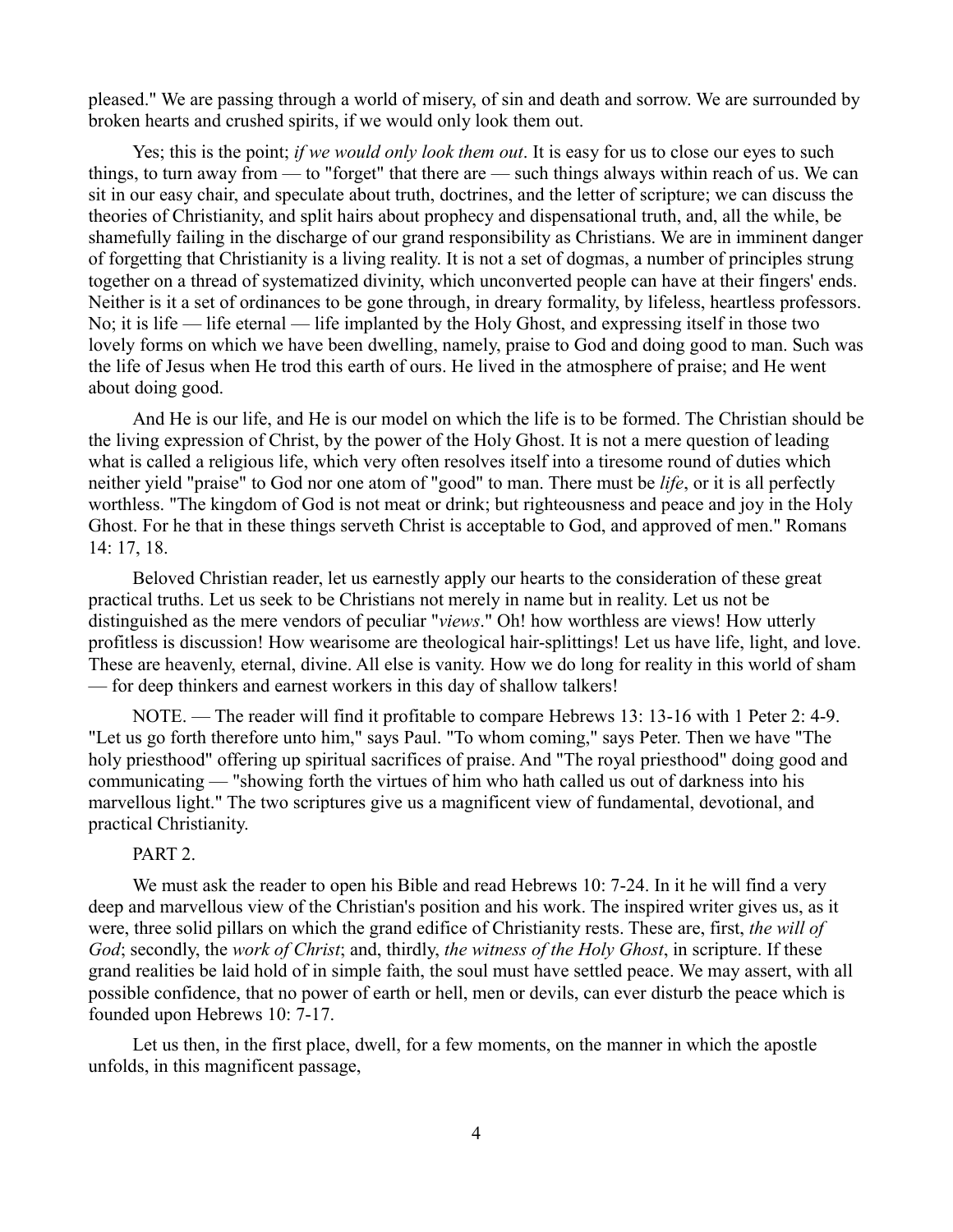#### THE WILL OF GOD.

In the opening of the chapter, we are instructed as to the utter inadequacy of the sacrifices under the law. They could never make the conscience perfect — they could never accomplish the will of God — never fulfil the gracious desire and purpose of His heart. "The law, having a shadow of good things to come, and not the very image of the things, can never with those sacrifices which they offered year by year continually make the comers thereunto perfect. For then would they not have ceased to be offered? because *the worshippers once purged* should have had *no more conscience of sins*."

Let the reader carefully note this. "The worshippers once purged should have had no more conscience of sins." He does not say — "No more *consciousness of sin*." There is an immense difference between these two things; and yet, it is to be feared, they are often confounded. The Christian has, alas! the consciousness of *sin in him,* but he ought to have no conscience of *sins on him*, inasmuch as he is purged once and for ever, by the precious blood of Christ.

Some of the Lord's people have a habit of speaking of their continual need of applying to the blood of Christ, which, to say the least of it, is by no means intelligent, or in accordance with the accurate teaching of holy scripture. It seems like humility; but, we may rest assured, true humility can only be found in connection with the full, clear, settled apprehension of the truth of God, and as to His gracious will concerning us. If it be His will, that we should have "no more conscience of sins," it cannot be true humility, on our part, to go on, from day to day, and year to year, with the burden of sins upon us. And, further, if it be true that Christ has borne our sins and put them away, for ever — if He has offered one perfect sacrifice for sins, ought we not to know, assuredly, that we are perfectly pardoned and perfectly purged?

Is it — can it be, true humility to reduce the blood of Christ to the level of the blood of bulls and of goats? But this is what is virtually done, though, no doubt, unwittingly, by all who speak of applying continually to the blood of Christ. One reason why God found fault with the sacrifices under the law was, as the apostle tells us, "In those sacrifices there is a remembrance again made of sins every year." This, blessed be His name, was not according to His mind. He desired that every trace of guilt and every remembrance of it should be blotted out, once and for ever; and hence it cannot be His will that His people should be continually bowed down under the terrible burden of unforgiven sin. It is contrary to His will; it is subversive of their peace, and derogatory to the glory of Christ and the efficacy of His one sacrifice.

One grand point of the inspired argument, in Hebrews 10, is to show that the continual remembrance of sins and the continual repetition of the sacrifice go together; and therefore, if Christians now are to have the burden of sins constantly on the heart and conscience, it follows that Christ should be offered again and again, which were a blasphemy. His work is done, and hence our burden is gone — gone for ever.

"It is not possible that the blood of bulls and of goats should take away sins. Wherefore when he cometh into the world, he saith, Sacrifice and offering thou wouldest not, but a body hast thou prepared me. In burnt-offerings and sacrifices for sin thou hast had no pleasure. Then said I, Lo, I come (in the volume of the book it is written of me) to do thy will, O God. Above, when he said, Sacrifice and offering and burnt-offerings and offerings for sin thou wouldest not, neither hadst pleasure therein; which are offered by the law. Then said he, Lo, I come to do thy will, O God. He taketh away the first, that he may establish the second. By the which will we are sanctified [or set apart] by the offering of the body of Jesus Christ *once*."

Here we are conducted, in the most distinct and forcible manner, to the eternal source of the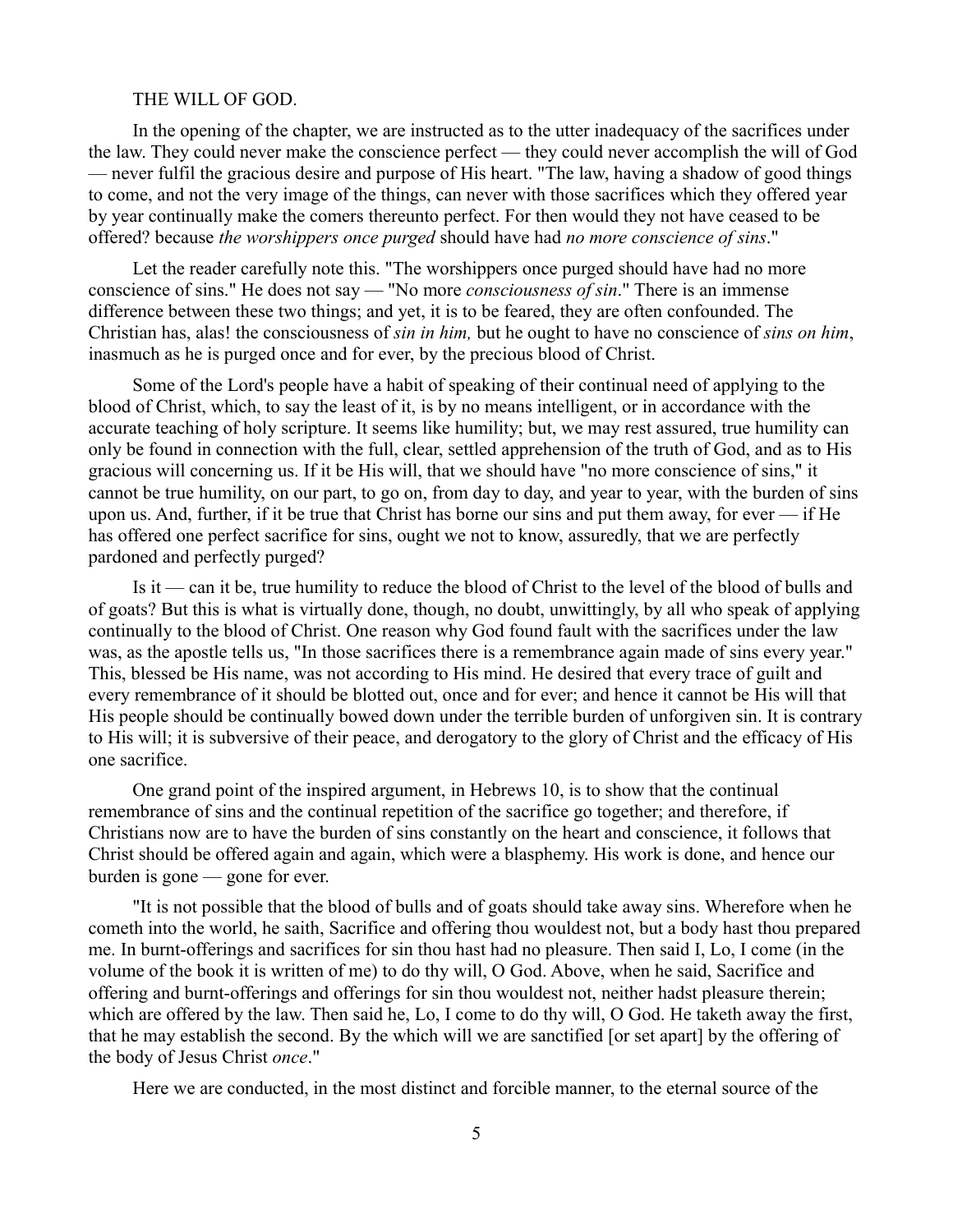whole matter, namely, the will of God — the purpose and counsel formed in the divine mind, before the foundation of the world, before any creature was formed, before sin or Satan existed. It was the will of God, from all eternity, that the Son should, in due time, come forth and do a work which was to be the foundation of the divine glory and of all the counsels and purposes of the Trinity.

It would be a very grave error indeed to suppose that redemption was an after thought with God. He had not, blessed be His holy name, to sit down and plan what He would do, when sin entered. It was all settled beforehand. The enemy, no doubt, imagined that he was gaining a wonderful victory when he meddled with man in the garden of Eden. In point of fact, he was only giving occasion for the display of God's eternal counsels in connection with the work of the Son. There was no basis for those counsels, no sphere for their display in the fields of creation. It was the meddling of Satan — the entrance of sin — the ruin of man that opened a platform on which a Saviour-God might display the riches of His grace, the glories of His salvation, the attributes of His nature, to all created intelligences.

There is great depth and power in those words of the eternal Son, "In the volume of the book it is written of me." To what "volume" does He here refer? Is it to Old Testament scripture? Surely not; the apostle is quoting from the Old Testament. What then is the volume? It is nothing less than the roll of God's eternal counsels in which the "vast plan" was laid, according to which, in the appointed time, the eternal Son was to come forth and appear on the scene, in order to accomplish the divine will, vindicate the divine glory, confound the enemy utterly, put away sin, and save ruined man in a manner which yields a richer harvest of glory to God than ever He could have reaped in the fields of an unfallen creation.

All this gives immense stability to the soul of the believer. Indeed it is utterly impossible for human language to set forth the preciousness and blessedness of this line of truth. It is such rich consolation to every pious soul to know that One has appeared in this world to do the will of God whatever that will might be. "Lo, I come to do thy will, O God." Such was the one undivided purpose and object of that perfect human heart. He never did His own will in anything. He says, "I came down from heaven, not to do mine own will, but the will of him that sent me." It mattered not to Him what that will might involve to Himself, personally. The decree was written down in the eternal volume that He should come and do the divine will; and, all homage to His peerless name! He came and did it perfectly. He could say, "A body hast thou prepared me." "Mine ears hast thou opened."

"I clothe the heavens with blackness, and I make sackcloth their covering. The Lord God hath given me the tongue of the learned, that I should know how to speak a word in season to him that is weary: he wakeneth morning by morning, he wakeneth mine ear to hear as the learned. The Lord God hath opened mine ear, and I was not rebellious, neither turned away back. I gave my back to the smiters, and my cheeks to them that plucked off the hair: I hid not my face from shame and spitting." Isaiah 1: 3-6.

But this leads us, in the second place, to contemplate

## THE WORK OF CHRIST.

It was ever the delight of the heart of Jesus to do His Father's will and finish His work. From the manger at Bethlehem to the cross of Calvary, the one grand object that swayed His devoted heart was the accomplishment of the will of God. He perfectly glorified God, in all things. This, blessed be God, perfectly secures our full and everlasting salvation, as the apostle, in this passage, so distinctly states. "By the which will we are sanctified, through the offering of the body of Jesus Christ once."

Here our souls may rest, beloved reader, in sweetest peace and unclouded certainty. It was the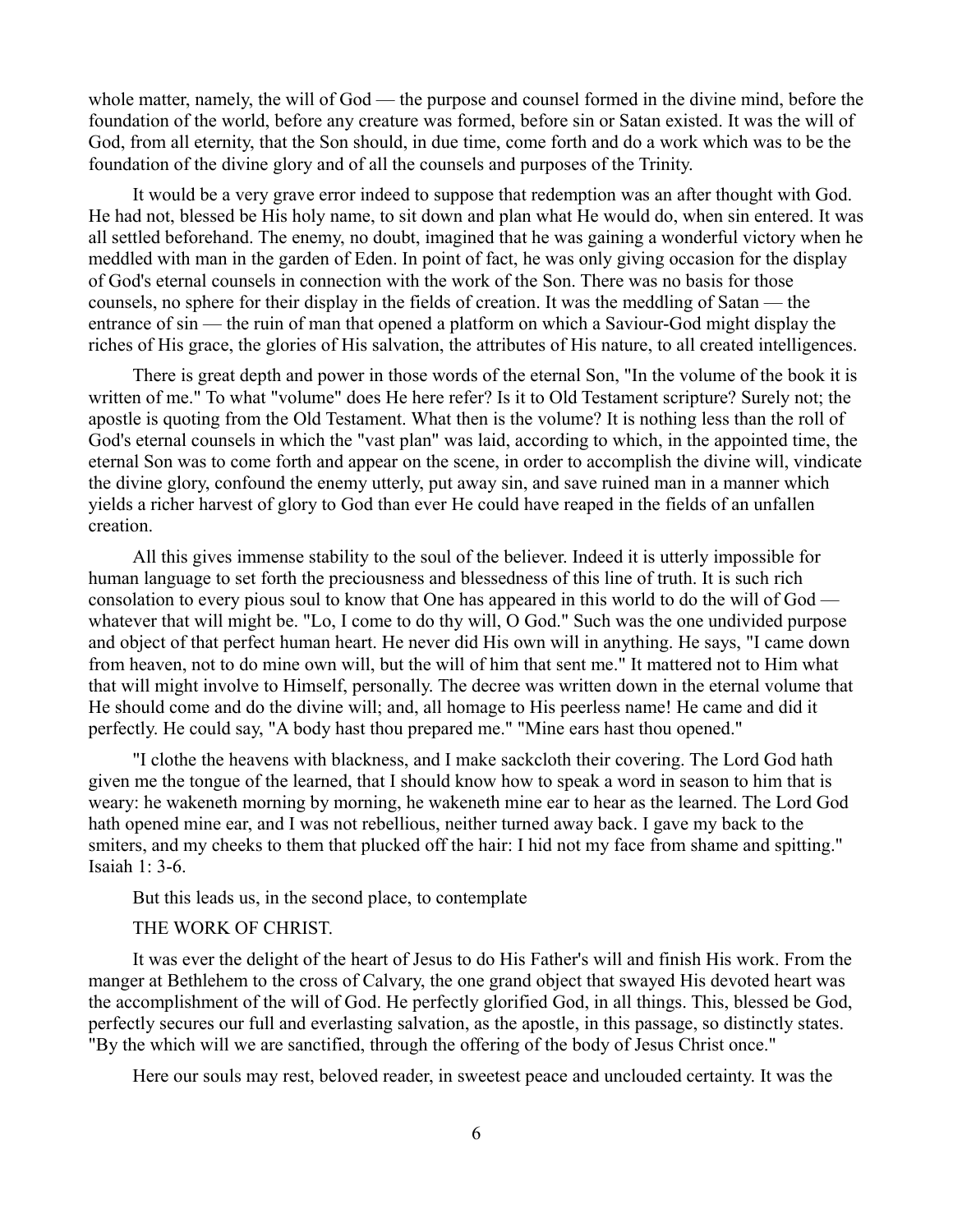will of God that we should be set apart to Himself, according to all the love of His heart, and all the claims of His throne; and our Lord Christ, in due time, in pursuance of the everlasting purpose as set forth "in the volume of the book," came forth from the glory which He had with the Father, before all worlds, to do the work which forms the imperishable basis of all the divine counsels and of our eternal salvation.

And — for ever be His name adored — He has finished His work. He has perfectly glorified God in the midst of the scene in which He had been so dishonoured. At all cost He vindicated Him and made good His every claim. He magnified the law and made it honourable. He vanquished every foe, removed every obstacle, swept away every barrier, bore the judgment and wrath of a sin-hating God, destroyed death and him that had the power of it, extracted its sting, and spoiled the grave of its victory. In a word, He gloriously accomplished all that was written in the volume of the book concerning Him; and now we see Him crowned with glory and honour, at the right hand of the Majesty in the heavens.

He travelled from the throne to the dust of death, in order to accomplish the will of God, and having done so, He has gone back to the throne, in a new character and on a new footing. His pathway from the throne to the cross was marked by the footprints of divine and everlasting love; and His pathway from the cross back to the throne is sprinkled by His atoning blood. He came from heaven to earth to do the will of God, and, having done it, He returned to heaven again, thus opening up for us "a new and living way" by which we draw nigh to God, in holy boldness and liberty, as purged worshippers.

All is done. Every question is settled. Every barrier is removed. The veil is rent. That mysterious curtain which, for ages and generations, had shut God in from man, and shut man out from God, was rent in twain, from top to bottom, by the precious death of Christ; and now we can look right up into the opened heavens and see on the throne the man who bore our sins, in His own body, on the tree. A seated Christ tells out, in the ear of faith, the sweet emancipating tale that all that had to be done is done — done for ever — done for God — done for us. Yes; all is settled, now, and God can, in perfect righteousness, indulge the love of His heart, in blotting out all our sins and bringing us nigh unto Himself in all the acceptance of the One who sits beside Him on the throne.

And let the reader carefully note the striking and beautiful way in which the apostle contrasts *a seated Christ in heaven with the standing priest on earth*. "Every priest standeth daily ministering, and offering oftentimes the same sacrifices, which can never take away sins. But this man, after he had offered one sacrifice for sins, for ever [*eis to dienekes* — in perpetuity] sat down on the right hand of God; from henceforth expecting till his enemies be made his footstool. For by one offering he hath perfected for ever [in perpetuity] them that are sanctified."

This is uncommonly fine. The priest, under the Levitical economy, could never sit down, for the obvious reason that his work was never done. There was no seat provided in the temple or in the tabernacle. There is remarkable force and significance in the manner in which the inspired writer puts this*. "Every priest*" — "standeth *daily*" — "offering *oftentimes*'' — "the *same sacrifices*" — "which can *never take away sins*." No human language could possibly set forth, more graphically, the dreary monotony and utter inefficacy of the Levitical ceremonial. How strange that, in the face of such a passage of holy scripture, Christendom should have set up a human priesthood, with its daily sacrifice! — a priesthood, moreover, not belonging to the tribe of Levi, not springing from the house of Aaron, and therefore having no sort of divine title or sanction. And, then as to the sacrifice, it is, according to their own admission, a sacrifice without blood, and, therefore, a sacrifice without remission, for, "Without shedding of blood, there is no remission." Hebrews 9: 22.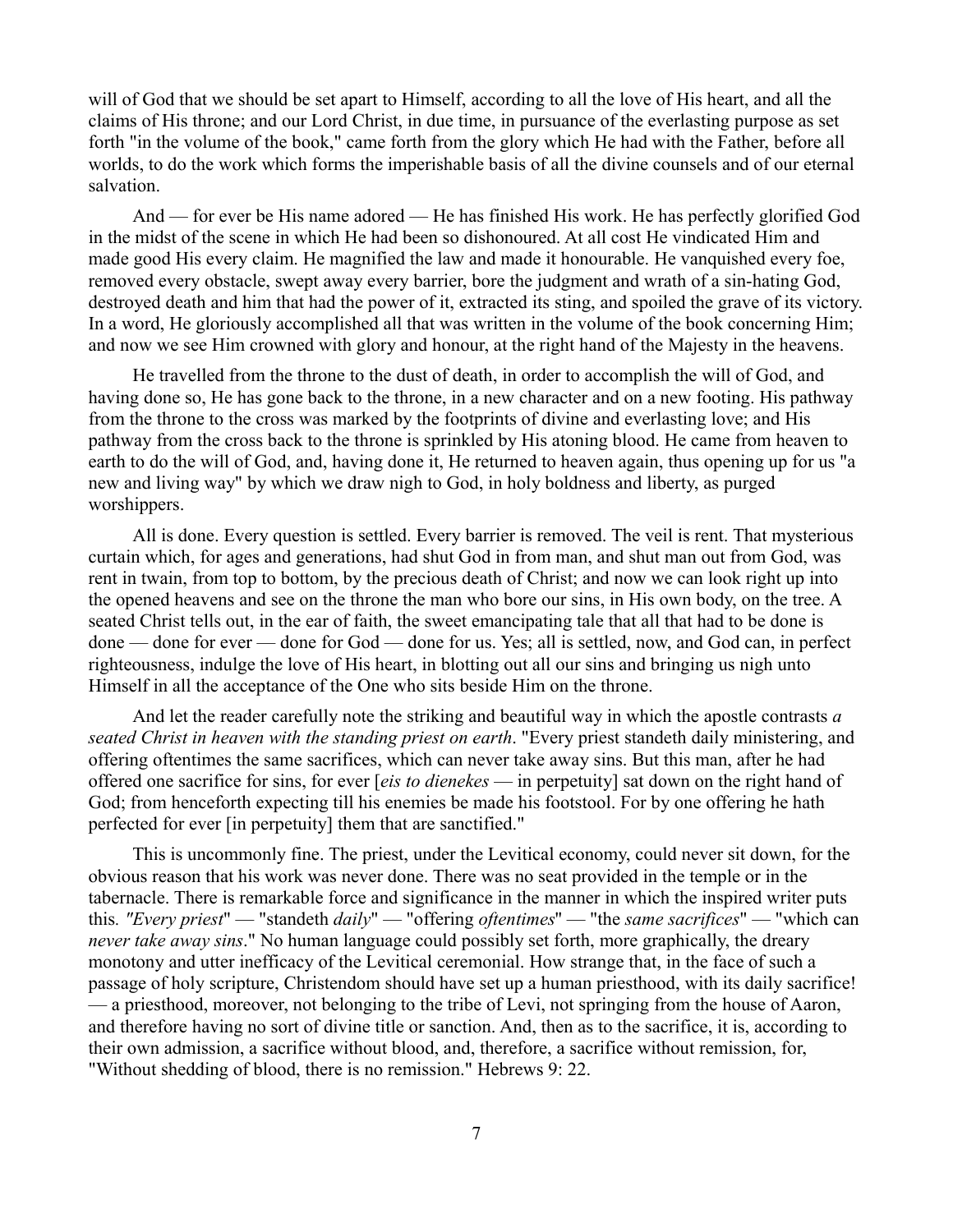Hence, Christendom's priesthood is a daring usurpation, and her sacrifice a worthless vanity — a positive lie — a mischievous delusion. The priests of whom the apostle speaks in Hebrews 10. were priests of the tribe of Levi and of the house of Aaron — the only house, the only tribe ever recognised of God as having any title to assume the office and work of a priest upon earth. And, further, the sacrifices which the Aaronic priests offered were appointed by God, for the time being; but they never gave Him any pleasure, inasmuch as they could never take away sins; and they have been for ever abolished.

Now, in view of all this, what shall we say of Christendom's priests and Christendom's sacrifices? What will a righteous Judge say to them? We cannot attempt to dwell upon such an awful theme. We can merely say, alas! alas! for the poor souls that are deluded and ruined by such antichristian absurdities. May God in His mercy deliver them and lead them to rest in the one offering of Jesus Christ — that precious blood that cleanseth from all sin. May many be led to see that a repeated sacrifice and a seated Christ are in positive antagonism.

If the sacrifice must be repeated, Christ has no right to His seat and to His crown — God pardon the very penning of the words! If Christ has a divine right to His seat and to His crown, then to repeat a sacrifice is simply a blasphemy against His cross, His name, His glory. To repeat, in any way, or under any form whatsoever, the sacrifice is to deny the efficacy of Christ's one offering, and to rob the soul of anything like an approach to the knowledge of remission of sins. A repeated sacrifice and perfect remission are an absolute contradiction in terms.

But we must turn, for a moment, to the third grand point in our subject, namely,

# THE WITNESS OF THE HOLY GHOST.

This is of the deepest possible moment for the reader to understand. It gives great completeness to the subject. How are we to know that Christ has, by His work on the cross, absolutely and divinely accomplished the will of God? Simply by the witness of the Holy Ghost in scripture. This is the third pillar on which the Christian's position rests, and it is as thoroughly divine and, therefore, as thoroughly independent of man as the other two. It is very evident that man had nothing to do with the eternal counsels of the Trinity — nothing to do with the glorious work accomplished on the cross. All this is clear; and it is equally clear that man has nothing to do with the authority on which our souls receive the joyful news as to the *will of God*, and *the work of Christ*, inasmuch as it is nothing less than the *witness of the Holy Ghost*.

We cannot be too simple as to this. It is not, by any means, a question of our feelings, our frames, our evidences, or our experiences — things interesting enough in their right place. We must receive the truth solely and simply on the authority of that august Witness who speaks to us in holy scripture. Thus we read, "Whereof the Holy Ghost also is a witness to us: for after that he had said before, This is the covenant that I will make with them after those days, saith the Lord; I will put my laws into their hearts, and in their minds will I write them, and their sins and iniquities will I remember no more."

Here, then, we have fully before us the solid foundation of the Christian's position and the Christian's peace. It is all of God, from first to last. The *will*, the *work*, and the *witness* are all divine. The Lord be praised for this glorious fact! What should we do, what would become of us, were it otherwise? In this day of confusion, when souls are tossed about by every wind of doctrine — when the beloved sheep of Christ are driven hither and thither, in bewilderment and perplexity — when ritualism with its ignorant absurdities, and rationalism with its impudent blasphemies, and spiritualism with its horrible traffic with demons, are threatening the very foundations of our faith, how important it is for Christians to know what those foundations really are, and that they should be consciously resting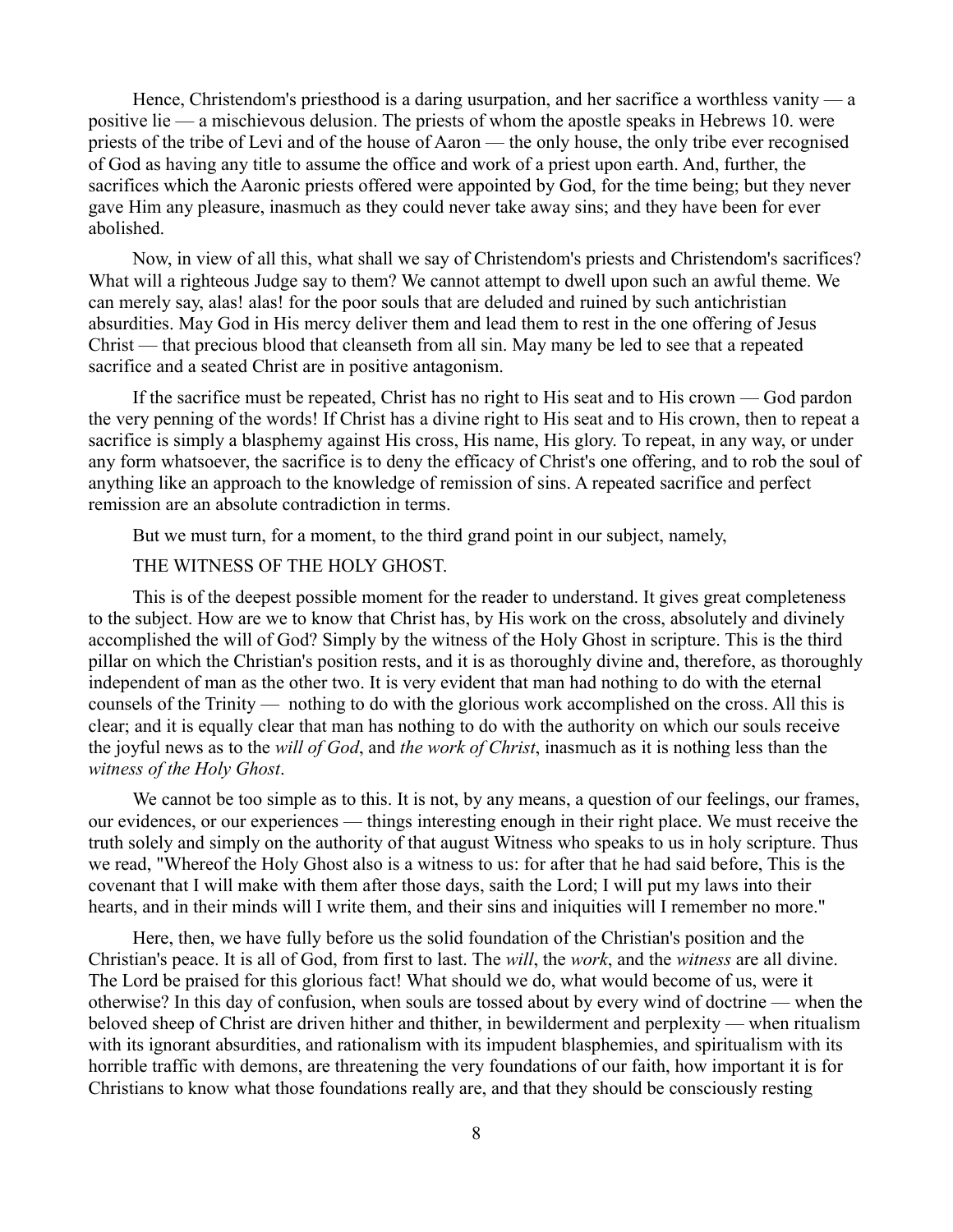thereon!

PART<sub>3</sub>.

We would recall for a moment to the reader's attention the third point in our subject, namely, "The witness of the Holy Ghost in scripture." We feel it to be of too much importance to be dismissed with such a cursory glance as we were able to give it at the close of our last paper.

It is absolutely essential to the enjoyment of settled peace that the heart should rest *solely* on the authority of holy scripture. Nothing else will stand. Inward evidences, spiritual experiences, comfortable frames, happy feelings, are all very good, very valuable, and very desirable; indeed we cannot prize them too highly in their right place. But, most assuredly, their right place is not at the foundation of the Christian position. If we look to such things as the ground of our peace, we shall very soon become clouded, uncertain, and miserable.

The reader cannot be too simple in his apprehension of this point. He must rest like a little child upon the testimony of the Holy Ghost in the word. It is blessedly true that "He that believeth hath the witness in himself" And again, "The Spirit itself beareth witness with our spirit that we are the children of God." All this is essential to Christianity; but it must, in no wise, be confounded with the witness of the Holy Ghost, as given to us in holy scripture. The Spirit of God never leads any one to build upon His work as the ground of peace, but only upon the finished work of Christ, and the unchangeable word of God; and we may rest assured that the more simply we rest on these the more settled our peace will be, and the clearer our evidences, the brighter our frames, the happier our feelings, the richer our experiences.

In short, the more we look away from self and all its belongings, and rest in Christ, on the clear authority of scripture, the more spiritually minded we shall be; and the inspired apostle tells us that "to be spiritually minded (or, the minding of the Spirit) is life and peace." The best evidence of a spiritual mind is child-like repose in Christ and His word. The clearest proof of an unspiritual mind is selfoccupation. It is a poor affair to be trafficking in *our* evidences, or *our* anything. It looks like piety, but it leads away from Christ — away from scripture — away from God; and this is not piety or faith, or Christianity.

We are intensely anxious that the reader should seize, with great distinctness, the importance of committing his whole moral being to the divine authority of the word of God. It will never fail him. All else may go, but "the word of our God shall stand for ever." Heart and flesh may fail. Internal evidences may become clouded; frames, feelings, and experiences may all prove unsatisfactory; but the word of the Lord, the testimony of the Holy Ghost, the clear voice of holy scripture, must ever remain unshaken. "And this is the word which by the gospel is preached unto us."

Thus much, then, as to the divine and everlasting basis of the Christian's position, as set forth in the tenth chapter of the epistle to the Hebrews. Let us, now, see what this same scripture tells as of the Christian's work, and of the sphere in which that work is to be carried on.

The Christian is brought into the immediate presence of God, inside the veil, into the holiest of all. This is his proper place, if indeed we are to listen to the voice of scripture. "Having therefore, brethren, boldness to enter into the holiest by the blood of Jesus, by a *new* and *living* way which he hath consecrated for us, through the veil, that is to say, his flesh; and having an high priest over the house of God; *let us draw near* with a true heart, in full assurance of faith, having our hearts sprinkled from an evil conscience, and our bodies washed with pure water."

Our God, blessed be His holy name, would have us near unto Himself. He has made out for us a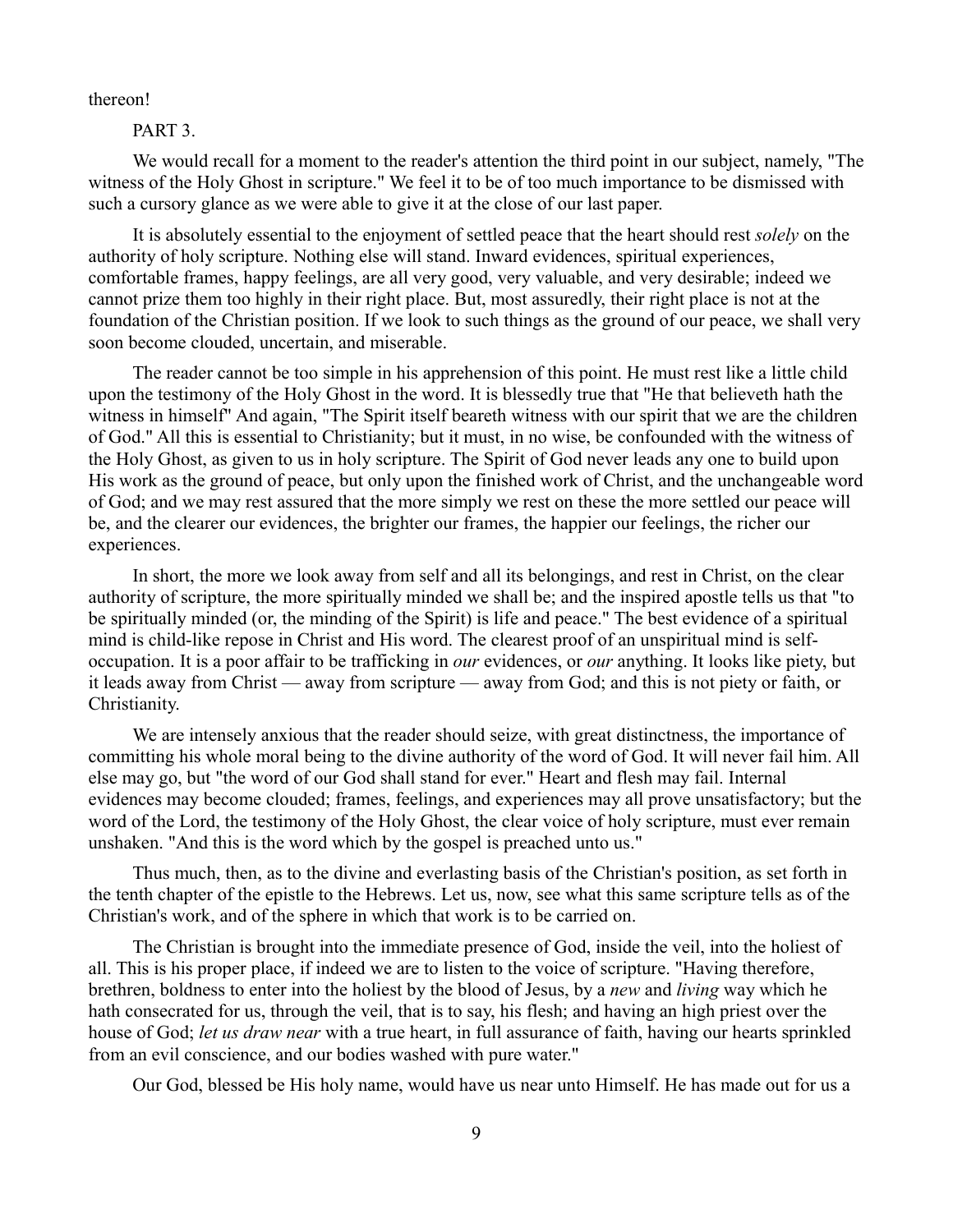title clear and indisputable in "*the blood of Jesus*." Nothing more is needed. That precious blood stands out before the eye of faith in all its infinite value. In it alone we read our title. It is not the blood and something else, be that something what it may. The blood constitutes our exclusive title. We come before God in all the perfect efficacy of that blood which rent the veil, glorified God as to the question of sin, cancelled our guilt according to all the demands of infinite holiness, silenced, for ever, every accuser, every foe. We enter by a new and living way — a way which can never become old or dead. We enter by the direct invitation, yea, by the distinct command of God. It is positive disobedience not to come. We enter to receive the loving welcome of our Father's heart; it is an insult to that love not to come. He tells us to "come boldly" — to "draw near" with full unclouded confidence — a boldness and confidence commensurate with the love that invites as, the word that commands as, and the blood that fits and entitles us. It is offering dishonour to the eternal Trinity not to draw near.

Reader, is all this, think you, understood and taught in Christendom? Say, do Christendom's creeds, confessions, and liturgical services harmonise with apostolic teaching in Hebrews 10? Alas! alas! they do not. Nay, they are in direct antagonism; and the state of souls, accordingly, is the very reverse of what it ought to be. In place of "draw near" it is keep off. In place of liberty and boldness, it is legality and bondage. In place of a heart sprinkled from an evil conscience, it is a heart bowed down beneath the intolerable burden of unforgiven sin. In place of a great High Priest seated on the throne of God, in virtue of accomplished redemption, we have poor mortal — not to say sinful — priests standing from week to week, all the year round in wearisome routine, actually contradicting, in their barren formalities, the very foundation truths of Christianity.

How truly deplorable is all this! And then the sad condition of the Lord's dear people, the lambs and sheep of that precious flock for which He died! It is this that so deeply affects us. It is of little use attacking Christendom. We quite admit this; but we yearn over the souls of God's people. We long to see them fully delivered from false teaching, from Judaism, legalism, and every other *ism* that robs them of a full salvation and a precious Saviour. We long to reach them with the clear and soulsatisfying teachings of holy scripture, so that they may know and enjoy the things that are freely given to them of God.

We can truly say there is nothing which gives us such painful concern as the state of the Lord's dear people, scattered upon the dark mountains and desolate moors; and one special object for which we desire to live is to be the instrument of leading them into those green pastures and beside those still waters where the true Shepherd and Bishop of their souls longs to feed them, according to all the deep and tender love of His heart. He would have them near Himself, reposing in the light of His blessed countenance.

It is not according to His mind or His loving heart that His people should be kept at a dim cold distance from His presence, in doubt and darkness. Ah! no; reader, His word tells us to draw near — to come boldly — to appropriate freely — to make our very own of all the precious privileges to which a Father's love invites us, and a Saviour's blood entitles us.

"*Let us draw near*." This is the voice of God to us. Christ has opened up the way. The veil is rent, our place is in the holiest of all, the conscience sprinkled, the body washed, the soul entering intelligently into the atoning value of the blood, and the cleansing, sanctifying power of the word — its action upon our habits, our ways, our associations, our entire course and character.

All this is of the very utmost practical value to every true lover of holiness — and every true Christian is a lover of holiness. "The body washed with pure water "is a perfectly delightful thought. It sets forth the purifying action of the word of God on the Christian's entire course and character. We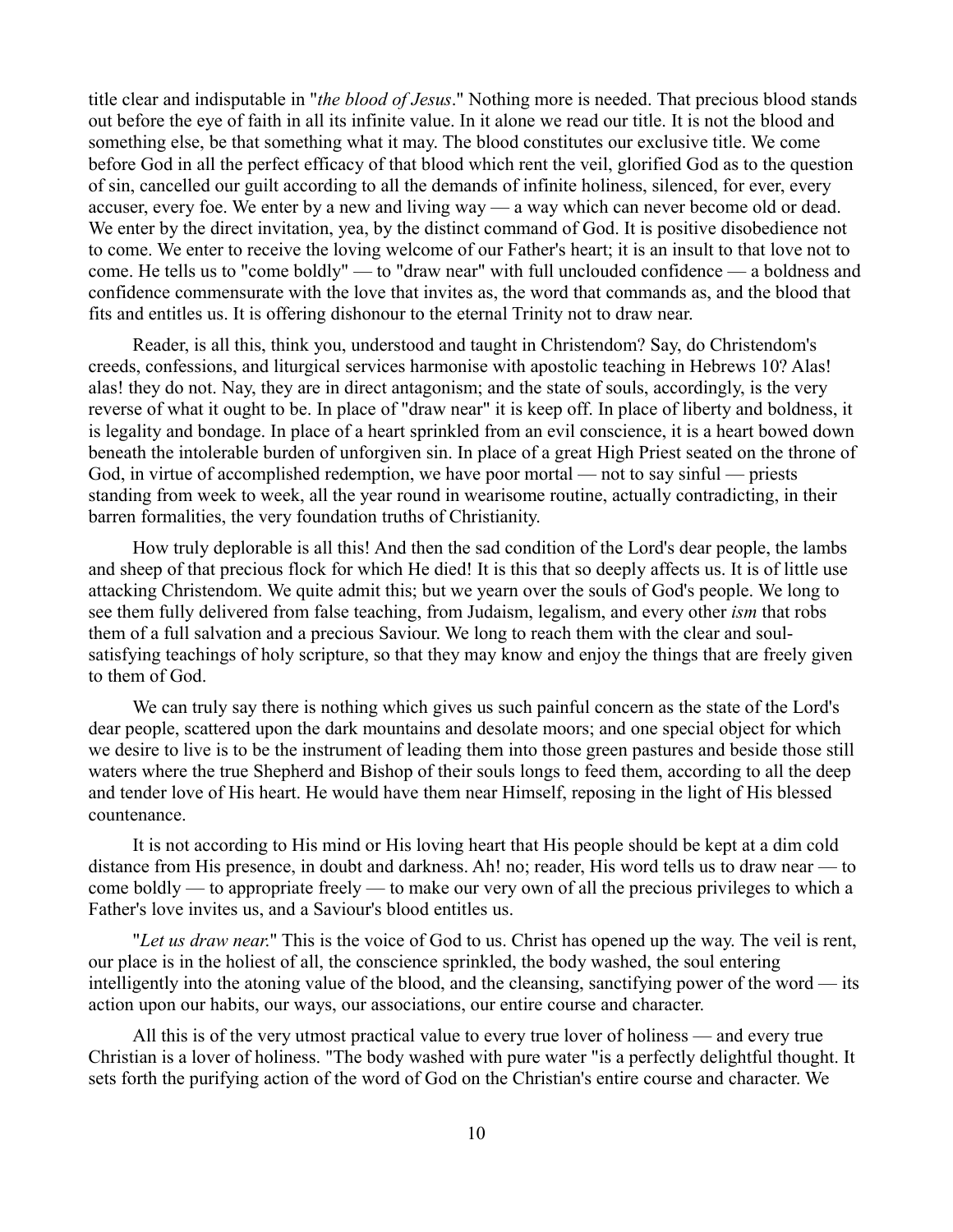must not be content with having the heart sprinkled by the blood; we must also have the body washed with pure water.

And what then? *"Let us hold fast* the profession of our hope (elpidos) without wavering (for he is faithful that promised)." Blessed parenthesis! We may well hold fast, seeing He is faithful. Our hope can never make ashamed. It rests, in holy calmness, upon the infallible faithfulness of Him who cannot lie, whose word is settled for ever in heaven, far above all the changes and chances of this mortal life, above the din of controversy, the strife of tongues, the impudent assaults of infidelity, the ignorant ravings of superstition — far away above all these things, eternally settled in heaven is that word which forms the ground of our "hope."

It well becomes us, therefore, to hold fast. We should not have a single wavering thought — a single question — a single misgiving. For a Christian to doubt is to cast dishonour upon the word of a faithful God. Yet sceptics, and rationalists, and infidels doubt, for they have nothing to believe, nothing to rest upon, no certainty. But for a child of God to doubt, is to call in question the faithfulness of the divine Promiser. We owe it to His glory, to say nothing of our own peace, to "hold fast the confession of our hope without wavering." Thus may it be with every beloved member of the household of faith, until that longed-for moment "when faith and hope shall cease, and love abide alone."

But there is one more interesting branch of Christian work at which we must glance ere closing this paper. "*Let us consider one another*, to provoke unto love and to good works."

This is in lovely moral keeping with all that has gone before. The grace of God has so richly met all our personal need — setting before us such an array of precious privileges — an opened heaven a rent veil — a crowned and seated Saviour — a great High Priest — a perfectly purged conscience boldness to enter — a hearty welcome — a faithful Promiser — a sure and certain hope — having all these marvellous blessings in full possession, what have we got to do? To consider ourselves? Nay verily; this were superfluous and sinfully selfish. We could not possibly do so well for ourselves as God has done for us. He has left nothing unsaid, nothing undone, nothing to be desired. Our cup is full and running over. What remains? Simply to "consider one another;" to go out in the activities of holy love, and serve our brethren in every possible way; to be on the look out for opportunities of doing good; to be ready for every good work; to seek in a thousand little ways to make hearts glad; to seek to shed a ray of light on the moral gloom around us; to be a stream of refreshing in this sterile and thirsty wilderness.

These are some of the things that make up a Christian's work. May we attend to them! May we be found provoking one another, not to envy and jealousy, but to love and good works; exhorting one another daily; diligently availing ourselves of the public assembly, and so much the more, as we see the day approaching.

May the Holy Spirit engrave upon the heart of both writer and reader these most precious exhortations so thoroughly characteristic of our glorious Christianity — "*Let us draw near" — "Let us hold fast" — "Let us consider one another*!"

The veil is rent: — our souls draw near

Unto a throne of grace;

The merits of the Lord appear,

They fill the holy place.

His precious blood has spoken there